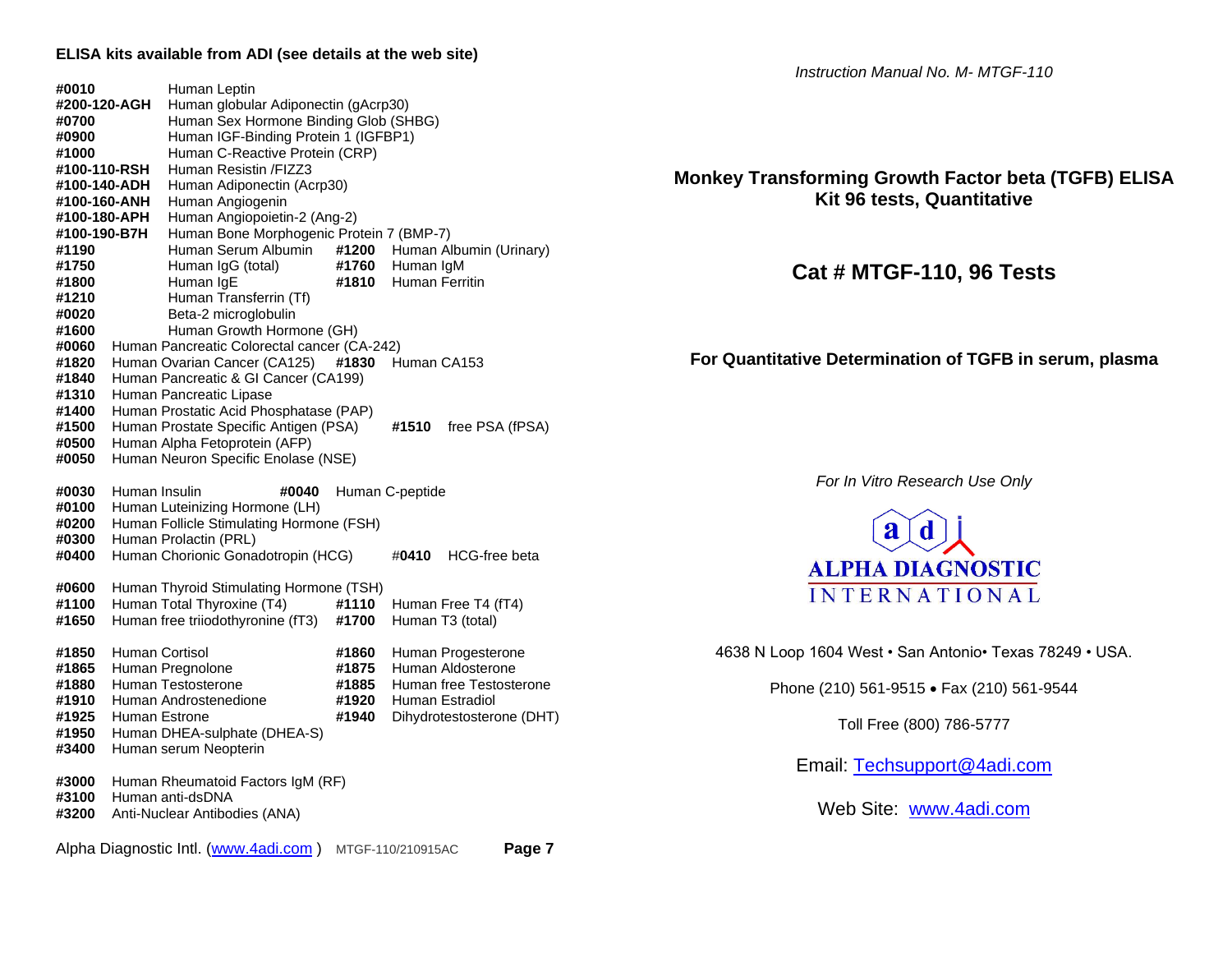# **Monkey TGFB ELISA KIT # MTGF-110** Kit Contents (96 tests):

| <b>Components</b>                                                   | #        |
|---------------------------------------------------------------------|----------|
| <b>Anti- TGFB coated microwell strips (96 wells, 12 x 8 wells),</b> | 1 Plate  |
| # MTGF-110P                                                         |          |
| Standard Lyophilized, 2000 pg # MTGF-111                            | 2 vials  |
| Sample / Standard dilution buffer, # MTGF-112, 20 ml                | 1 bottle |
| <b>Biotin-detection</b> antibody (Concentrated), # MTGF-113, 120    | 1 vial   |
| ul                                                                  |          |
| Antibody dilution buffer, # MTGF-114, 10 ml                         | 1 bottle |
| HRP-Streptavidin Conjugate, # MTGF-115, 120 ul                      | 1 vial   |
| HRP-Streptavidin Conjugate dilution buffer, # MTGF-116, 10          | 1 bottle |
| ml                                                                  |          |
| TMB Substrate, # MTGF-110-TM, 10 ml                                 | 1 bottle |
| Stop Solution, # MTGF-110-ST, 10 ml                                 | 1 bottle |
| Wash buffer (25X), # MTGF-110-WB, 30 ml                             | 1 bottle |
| Preprocess Agent A, # MTGF-110-PA, 1.5 ml                           | 2 Vials  |
| Preprocess Agent B, # MTGF-110-PB, 1.5 ml                           | 2 Vials  |
| Complete Instruction Manual, M- MTGF-110                            |          |

#### **Intended Use**

ADI's Monkey TGFB ELISA kit is a highly sensitive sandwich type assay for the measurement of TGFB in serum, plasma, tissue homogenates and other biological fluids. **For research use only (RUO)**, not for diagnostic procedures.

#### **General Information**

TGF beta (TGFB, Transforming Growth Factor Beta) is a polypeptide member of the transforming growth factor beta superfamily of cytokines, found almost ubiquitously in tissues. Transforming growth factor (TGF)-b is stored in the extracellular matrix as a latent complex with its pro-domain. Activation of TGF beta requires the binding of aV integrin to an RGD sequence in the pro-domain and exertion of force on this domain, which is held in the extracellular matrix by latent TGF-b binding proteins. Latent forms are complexes of TGF beta, an amino-terminal portion of the TGF-beta precursor, designated TGF-LAP (TGF-latency associated peptide), and a specific binding protein, known as LTBP. TGF beta helps regulates proliferation, differentiation, adhesion, migration in many cell types. Many cells have TGF beta receptors, and the protein positively and negatively regulates many other growth factors. TGF beta is cleaved into a latency-associated peptide and a mature TGF beta peptide, and is found in either a latent form composed of a TGFB homodimer, a LAP homodimer, and a latent TGFB binding protein, or in an active form composed of a TGF beta homodimer. The mature peptide may also form heterodimers with other TGF beta family members. The gene for TGF beta is frequently upregulated in tumor cells, and mutations in this gene result in Camurati-Engelmann disease and cystic fibrosis.

For valid test results, adequate controls and other parameters must be within the listed ranges and assay requirements.

3. If test kits are altered, such as by mixing parts of different kits, which could produce false test results, or if results are incorrectly interpreted, ADI shall have no liability.

4. If computer controlled data reduction is used to interpret the results of the test, it is imperative that the predicted values for the calibrators fall within 10% of the assigned concentrations.

# **PERFORMANCE CHARACTERISTICS**

# **Precision**

The within and between assay precision of the TGFB ELISA Test System were determined by analyses on three 3 samples with low, middle and high level TGFB.

> CV (%) = SD/meanX100 Intra-Assay: CV<8% Inter-Assay: CV<10%

## **Sensitivity**

The TGFB ELISA Test System has a sensitivity of 18.75 pg/ml.

### **Detection Range**

**31.25-2000 pg/ml**

### **Recovery**

Matrices listed below were spiked with certain level of TGFB and the recovery rates were calculated by comparing measured value to the expected amount of TGFB in samples.

| <b>Matrix</b>        | Recovery range (%) | Average (%) |
|----------------------|--------------------|-------------|
| Serum $(n=5)$        | 90-101             | 94          |
| EDTA plasma (n=5)    | 96-103             | 100         |
| Heparin plasma (n=5) | 91-100             | 95          |

## **Linearity**

The linearity of the kit was assayed by testing samples spiked with appropriate concentration of TGFB and their serial dilutions. The results were demonstrated by the percentage of calculated concentration to the expected.

| Sample               | 1:2     | 1:4        | 1:8     |
|----------------------|---------|------------|---------|
| Serum (n=5)          | 87-102% | 86-100%    | 92-105% |
| EDTA plasma (n=5)    | 85-97%  | 84-96%     | 84-98%  |
| Heparin plasma (n=5) | 81-98%  | $81 - 94%$ | 85-99%  |

# **Specificity**

This assay has high sensitivity and excellent specificity for detection of TGFB. No significant cross reactivity or interference between TGFB and analogues was observed.

Alpha Diagnostic Intl. [\(www.4adi.com](http://www.4adi.com/) ) MTGF-110/210915AC **Page 6**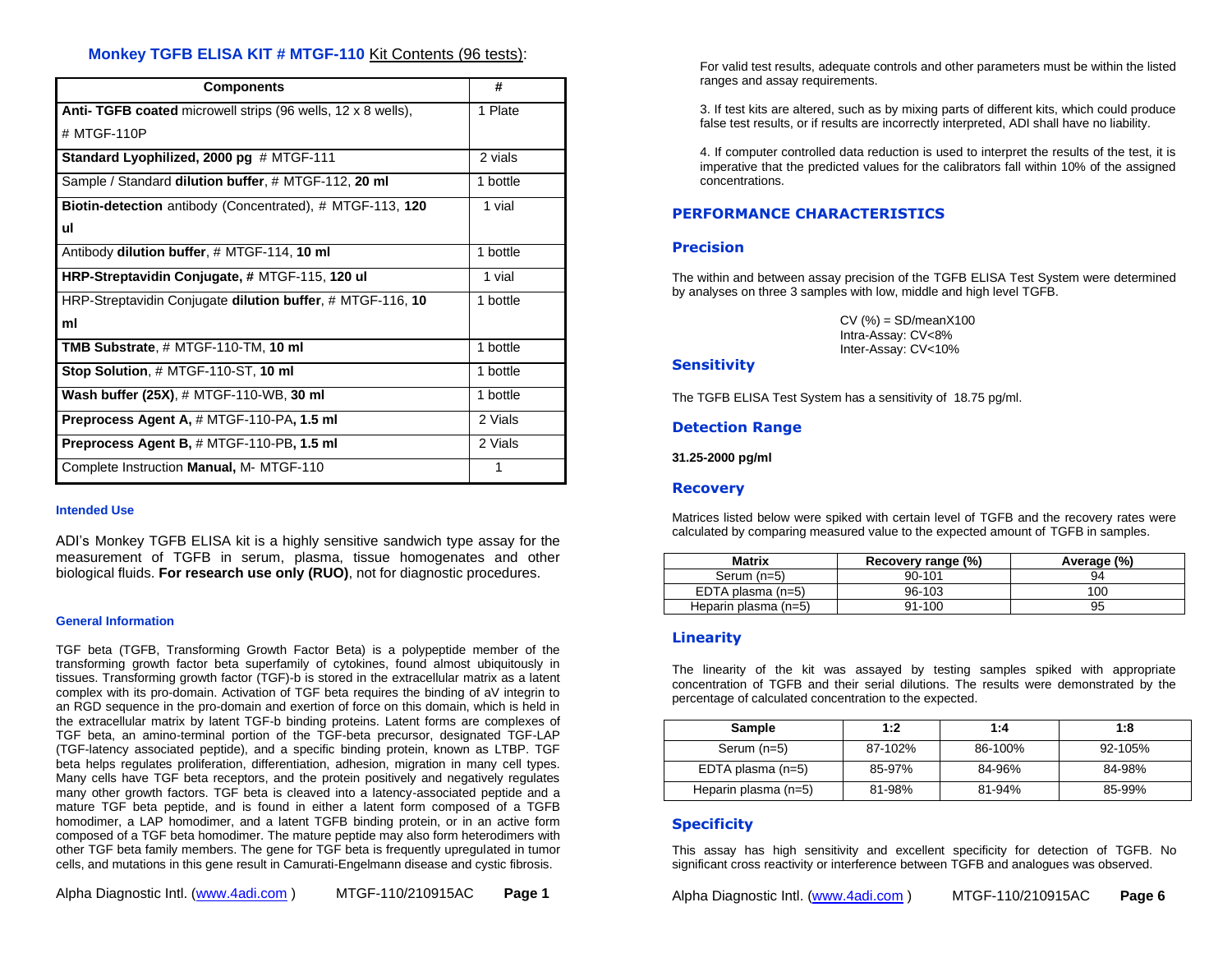### **WORKSHEET OF TYPICAL ASSAY**

| Wells                           | Stds/samples         | Mean A450nm |  |
|---------------------------------|----------------------|-------------|--|
| A1, A2                          | Std. A (0 pg/ml)     | 0.079       |  |
| B1, B2                          | Std. B (31.25 pg/ml) | 0.228       |  |
| C <sub>1</sub> , C <sub>2</sub> | Std. C (62.5 pg/ml)  | 0.394       |  |
| D1, D2                          | Std. D (125 pg/ml)   | 0.64        |  |
| E1, E2                          | Std. E (250 pg/ml)   | 1.154       |  |
| F1, F2                          | Std. F (500 pg/ml)   | 1.647       |  |
| G1, G2                          | Std. G (1000 pg/ml)  | 2.11        |  |
| H1, H2                          | Std. H (2000 pg/ml)  | 2.616       |  |

**NOTE**: These data are for demonstration purpose only. A complete standard curve must be run in every assay to determine sample values. Each laboratory should determine their own normal reference values.



#### **Calculation of results:**

A dose response curve is used to ascertain the concentration of TGFB in unknown specimens.

- 1. Record the A450 obtained from the printout of the microplate reader as outlined in Example 1.
- 2. Plot the A450 for mean duplicate calibrator versus the TGFB concentration in pg/ml on linear graph paper. Connect the points with a best-fit curve.
- 3. To determine the concentration of TGFB for an unknown, locate the average A450 of the duplicates for each unknown on the vertical axis of the graph, find the intersecting point on the curve, and read the concentration (in pg/ml) from the horizontal axis of the graph (the duplicates of the unknown may be averaged as indicated).

Note: If the samples measured were diluted, multiply the dilution factor to the concentrations from interpolation to obtain the concentration before dilution.

#### **Interpretation**

- 1. *Measurements and interpretation of results must be performed by a skilled individual or trained professional.*
- 2. Laboratory results alone are only one aspect for determining patient care and should not be the sole basis for therapy, particularly if the results conflict with other determinants.

The reagents for the test system procedure have been formulated to eliminate maximal interference; however, potential interaction between rare serum specimens and test reagents can cause erroneous results. Heterophilic antibodies often cause these interactions and have been known to be problems for all kinds of immunoassays*.* For diagnostic purposes, the results from this assay should be used in combination with clinical examination, patient history, and all other clinical findings.

| Alpha Diagnostic Intl. ( <u>www.4adi.com</u> ) | MTGF-110/210915AC | Page 5 |
|------------------------------------------------|-------------------|--------|
|------------------------------------------------|-------------------|--------|

# **PRINCIPLE OF THE TEST**

Monkey TGFB ELISA kit uses sandwich-ELISA as the method. The microtiter plate provided in this kit has been pre-coated with Anti- TGFB antibody. And the biotin conjugated Anti- TGFB antibody was used as detection antibodies. The standards, test samples and biotin conjugated detection antibody were added to the wells subsequently, and wash with wash buffer. HRP-Streptavidin was added and unbound conjugates were washed away with wash buffer. Then a TMB substrate solution is added to each well. The enzyme-substrate reaction is terminated by the addition of diluted sulphuric acid solution (stop solution) and the color change is measured spectrophotometrically at a wavelength of 450 nm. The concentration of TGFB in the samples is then determined by comparing the OD of the samples to the standard curve.

## **MATERIALS AND EQUIPMENT REQUIRED**

Adjustable micropipette  $(50-200 \text{ µ})$  and multichannel pipet with disposable plastic tips. Reagent troughs, plate shaker (orbital shaker), plate washer (recommended) and ELISA plates Reader.

#### **SPECIMEN COLLECTION AND STORAGE**

**Plasma:** Collect plasma using EDTA-Na2 as an anticoagulant. Centrifuge samples for 15 minutes at 1000×g at 2 - 8°C within 30 minutes of collection. Collect the supernatant and carry out the assay immediately. Avoid hemolysis, high cholesterol samples.

**Serum:** Allow samples to clot for 2 hours at room temperature or overnight at 4°C before centrifugation for 20 minutes at approximately 1000×g. Collect the supernatant and carry out the assay immediately. Blood collection tubes should be disposable, non-pyrogenic, and non-endotoxin.

#### **Notes:**

- 1. Samples should be used within 7 days when stored at 2-8℃, otherwise samples must be divided and stored at -20℃ (≤1month) or -80℃ (≤6months) to avoid the loss of bioactivity and contamination. Avoid repeated freeze-thaw cycles.
- 2. Please take the samples to room temperature (18-25℃) without extra heating before performing the assay.
- 3. Please predict the concentration before assaying. If the sample concentration is not within the range of the standard curve, users must determine the optimal sample dilutions for their particular experiments.

#### **Sample Pre-process**

In order to expose the binding site of antigen, we suggest pre-process the sample.

**Serum/Plasma**: Add 20 ul of Pre-process Agent A to 40 ul samples, mix well and incubate for 10 mins at room temperature. Neutralize the acidified sample by adding 20 ul of Pre-process Agent B, mix well. **Note**: **The matrix components in the sample will affect test results, which need to be diluted at least ½ with sample/ standard dilution buffer before testing.**

**Cell Culture Supernatant:** Add 20 ul of Pre-process Agent A to 100 ul samples, mix well and incubate for 10 mins at room temperature. Neutralize the acidified sample by adding 20 ul of Preprocess Agent B, mix well. At last, add 60 ul sample/standard dilution buffer, mix well and test. **Note: Sample is diluted 2 times.**

#### **Assay Performance**

1. It is important that the time of reaction in each well is held constant to achieve reproducible results.

- 2. Pipetting of samples should not extend beyond ten (10) minutes to avoid assay drift.
- 4. If more than one (1) plate is used, it is recommended to repeat the dose response curve.

5. The addition of substrate solution initiates a kinetic reaction, which is terminated by the addition of the stop solution. Therefore, the substrate and stop solution should be added in the same sequence to eliminate any time-deviation during reaction.

6. Plate readers measure vertically. Do not touch the bottom of the wells.

7. Failure to remove adhering solution adequately in the aspiration or decantation wash step(s) may result in poor replication and spurious results.

8. Use components from the same lot. No intermixing of reagents from different batches.

9. Accurate and precise pipetting, as well as following the exact time and temperature requirements prescribed, is essential. Any deviation from ADI's IFU may yield inaccurate results.

10. All applicable national standards, regulations and laws, including, but not limited to, good laboratory procedures, must be strictly followed to ensure compliance and proper device usage.

11. It is important to calibrate all the equipment e.g. Pipettes, Readers, Washers and/or the automated instruments used with this device, and to perform routine preventative maintenance**.**

Alpha Diagnostic Intl. [\(www.4adi.com](http://www.4adi.com/) ) MTGF-110/210915AC **Page 2**